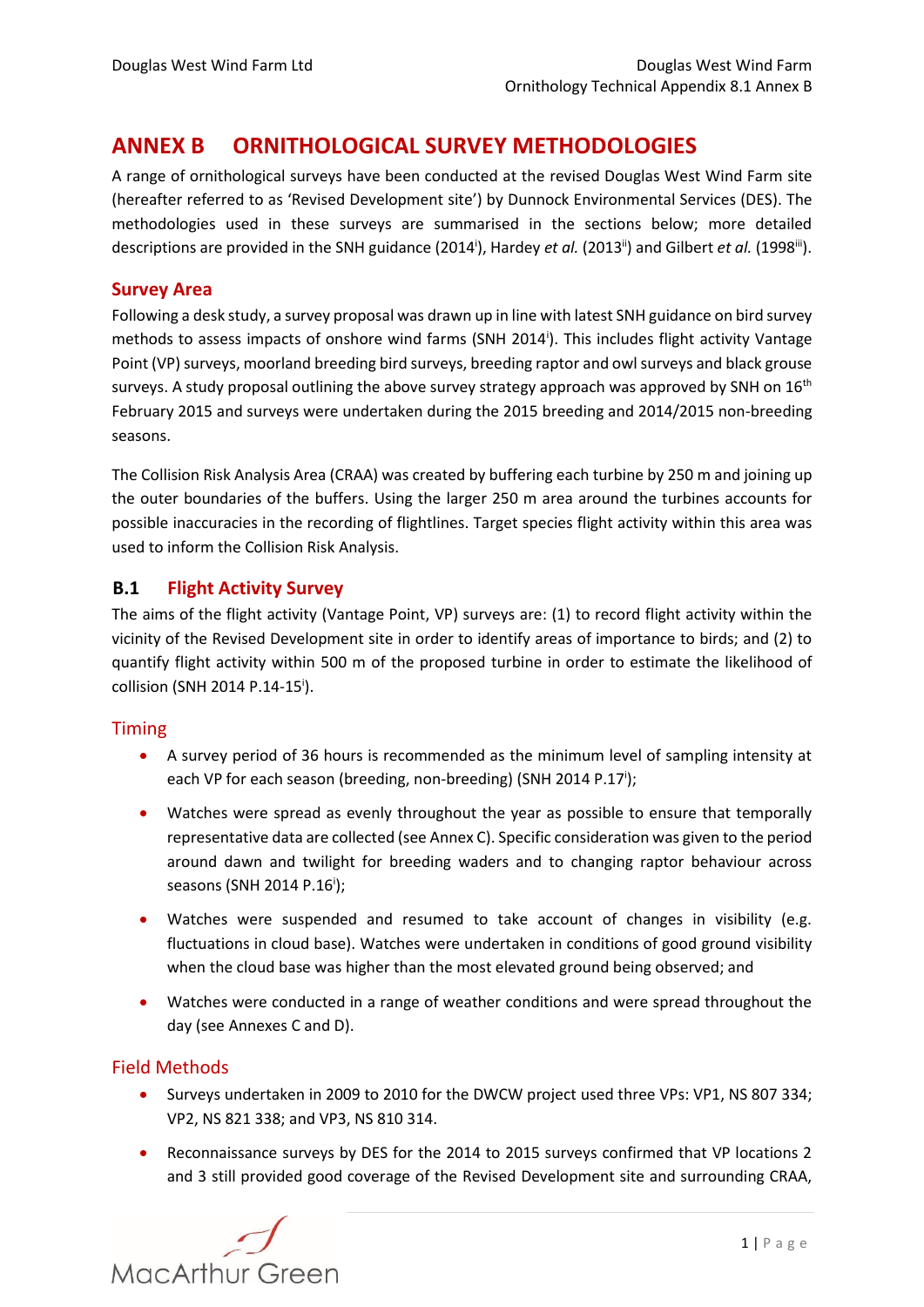although a very small portion of the CRAA was not visible in the north-eastern extent<sup>1</sup> (Figure 8.3). VP 1 also provided good coverage (of areas also covered by VPs 2 and 3) of the Revised Development site and surrounding CRAA however, due to its proximity to turbines and its likely impact on bird behaviour within the CRAA it was decided not to reuse this VP location.

- A maximum 180˚ view arc was scanned. This rule did not however apply when tracking migratory waterfowl, or raptors across the CRAA;
- Each watch lasted a maximum of three hours but was suspended and then resumed to take account of changes in visibility (e.g. fluctuations in the cloud base).

For species of high nature conservation importance (target species) the following data were recorded (SNH 2014 P.17-18<sup>i</sup>[\)](#page-0-0):

- The flightlines by individuals or flocks of birds;
- The time the target bird was detected and the duration (seconds) spent flying over a defined study area (the viewshed);
- The birds' flight heights (defined into the following height bands: 0-30 m, 31-40 m, 41-140 m, 141-160 m, >161 m) were recorded at the point of detection and at 15 second intervals thereafter. From this the proportion of time spent flying below, within (referred to as Potential Collision Height (PCH)) and above approximate rotor height could be estimated. The actual rotor height is 19 – 151 m. This difference is accounted for within the collision risk models on the assumption of even flight distribution;
- The route followed was plotted in the field onto 1:25,000 scale maps;
- For secondary species, activity summaries were sub-divided into 5 minute periods at the end of which the number and activity of all secondary species were recorded;
- If a target species was being tracked during a 5 minute period, then the activity summary for that period was abandoned and a new one started once observations of the target species had ended;
- Observation of target species took priority over recording secondary species;
- The number of birds recorded were the minimum number of individuals that could account for the activity observed; and
- Observers only recorded perched birds and birds on water-bodies once only on arrival at the VP. Thereafter only flying birds and newly noticed perched/swimming birds were included in the activity summaries.

# **B.2 Moorland Breeding Bird Survey**

Upland breeding bird survey methodology was employed as detailed within SNH Guidance (SNH 2014 P.11-13<sup>i</sup>[\)](#page-0-0). In summary, surveys involved the following:

 $1$  The habitat here is of sufficient similarity such that the survey data collected, and subsequently assessed is considered to be representative of the whole CRAA. In addition, there were no records made during any of the BBS, breeding raptor and walkover surveys which would suggest that this area was of any specific importance to Target Species.

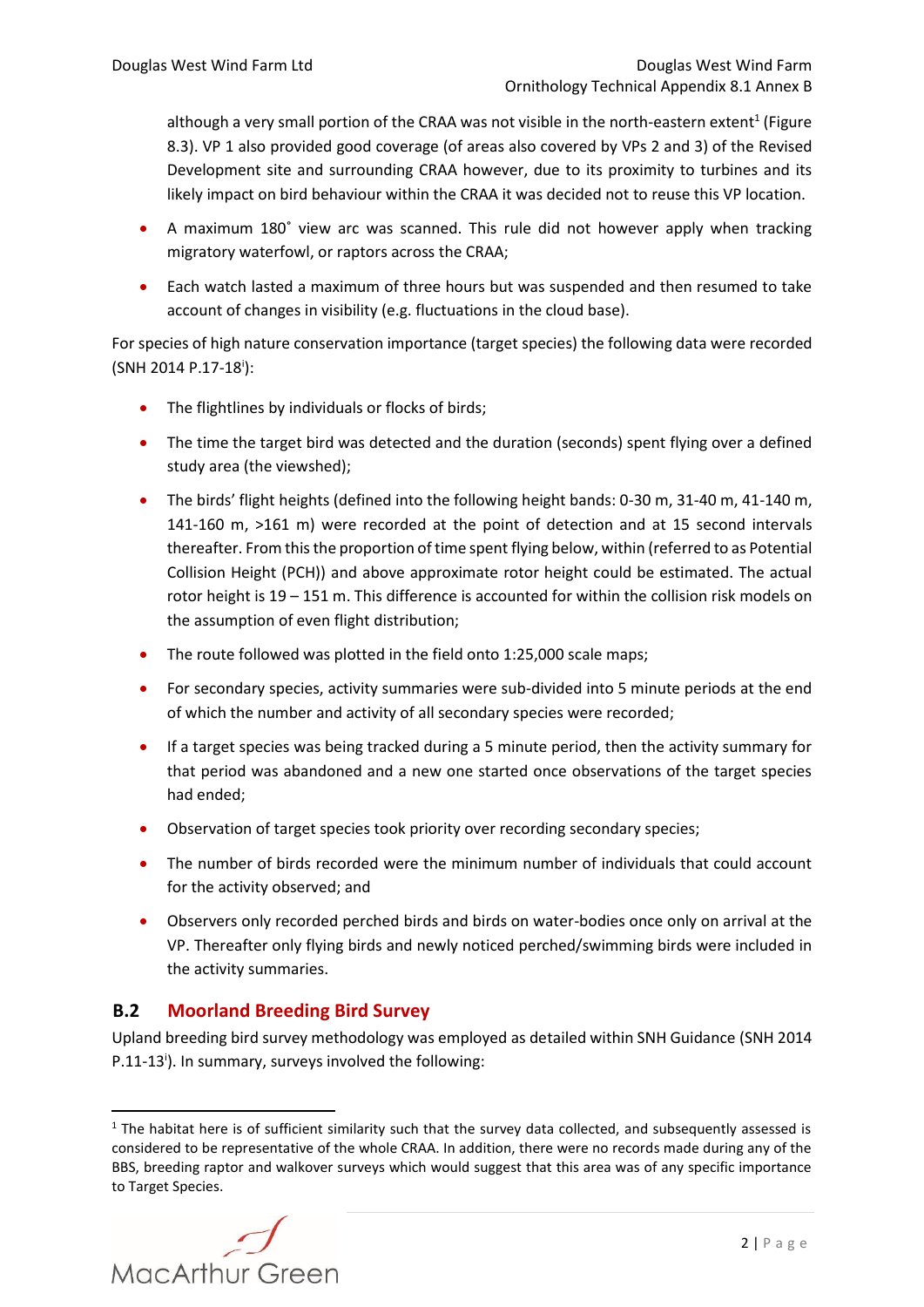- <span id="page-2-0"></span> Open upland (including hedgerows, scrub, isolated trees and copses) was surveyed using an intensive version of the Brown and Shepherd (1993 $\dot{v}$ ) method for upland bird survey;
- The objectives were to map the distribution of breeding bird territories and estimate the approximate size of breeding bird populations;
- When birds could not be easily assigned to territories, guidance from Brown & Shepherd  $(1993)$ <sup>[iv](#page-2-0)</sup>) was followed, according to which birds separated by less than 500 m (200 m for dunlin) on a given visit were arbitrarily considered to be from the same pair. After all visits had been completed, registrations of all birds were put on final maps following the above conventions. Estimates of numbers of pairs were then derived from these maps where pairs were considered separate from each other if they were at least 1,000 m apart (500 m for dunlin) between the different visits.
- The survey covered all areas within 500 m of the Revised Development site; and
- All upland wader species were recorded during the breeding bird survey.

#### Timing

- The area was surveyed four times during the 2015 breeding season as per Calladine *et al.* (2009<sup>v</sup>);
- Fieldwork was undertaken between sunrise and sunrise and 1800hrs; and
- Fieldwork was not undertaken in conditions considered likely to affect bird detection rates, for example in winds greater than Beaufort Scale Force 4, persistent precipitation, poor visibility (less than 300 m), or in unusually hot weather.

## Field Methods

- Walk-routes which optimised ground visibility were used;
- Surveyors paused at appropriate vantage and listening points;
- Isolated trees, copses and patches of scrub were approached and examined;
- **•** Streams, ditches and hedgerows were walked;
- All other areas were approached to within 100 m; and
- **•** Registrations were mapped at the first location that behaviour indicative of breeding<sup>2</sup> was observed;
- Standard BTO $3$  activity codes were used.

<sup>&</sup>lt;sup>2</sup> Birds were considered breeding if: adults were displaying or singing; nests, eggs or young were located; adults repeatedly alarm called; adults performed distraction displays; or, adults engaged in territorial disputes. <sup>3</sup> British Trust for Ornithology

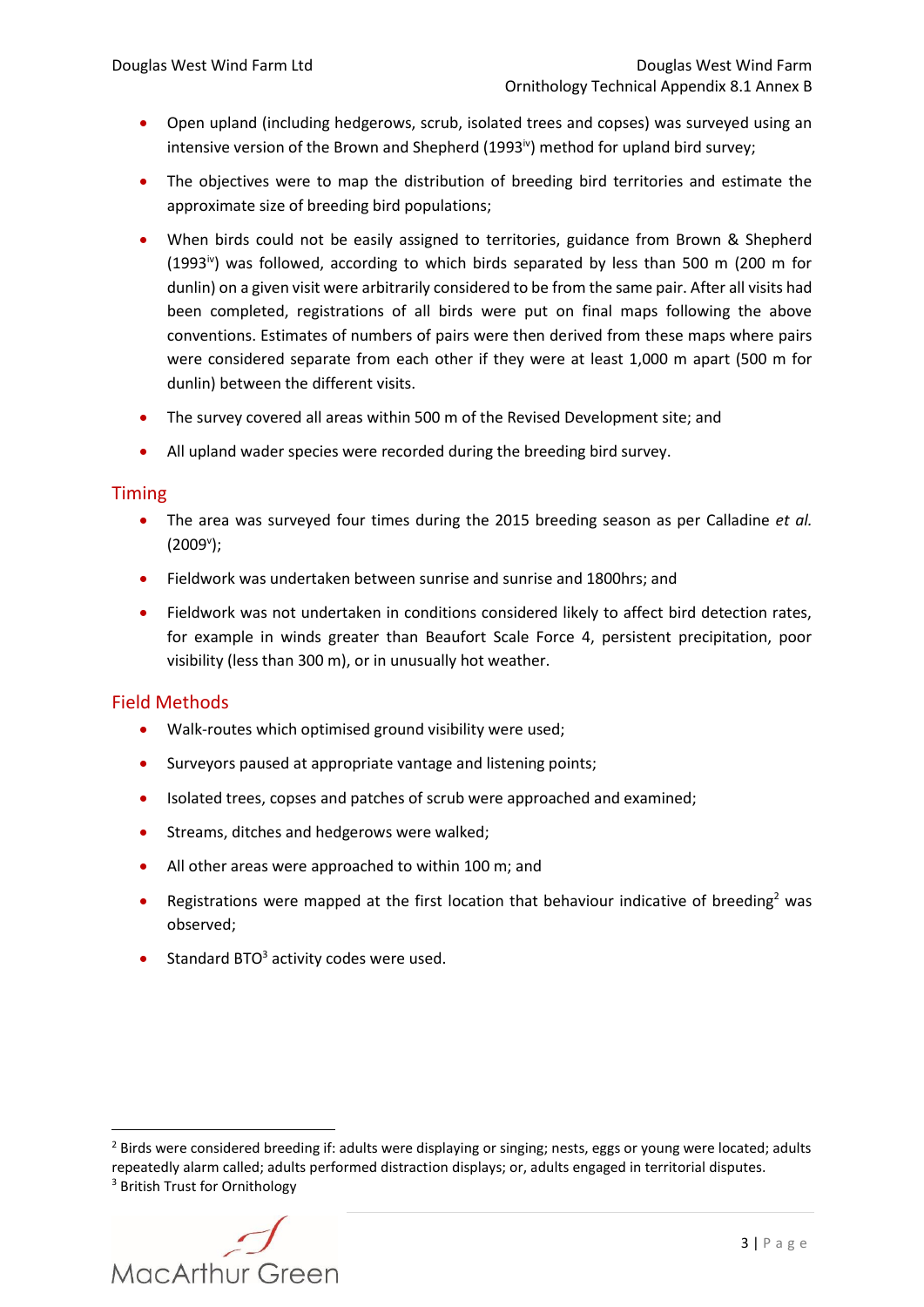# **B.3 Scarce Breeding Bird Survey**

## Barn Owl

Barn owl surveys were carried out between January and September 2015 in suitable habitat within the site and a 1 km buffer zone following the methodology described in Hardey *et al.* (201[3](#page-0-1)<sup>ii</sup>) and Shawyer  $(2011^{vi})$ .

<span id="page-3-0"></span>Although Hardey *et al.* (2013) recommend that the first visit take place between November and January when deciduous trees are leafless and there is minimal risk of disturbance to early breeding tawny owls, Shawyer (2011<sup>[vi](#page-3-0)</sup>) recommends that visits can take place between late autumn and early spring. The first visits were carried out by the end of February, when trees were still leafless, and since no inspections of cavities were carried out there was no risk of disturbing tawny owls.

All potentially suitable structures (e.g. disused buildings, bridges, trees) were inspected for signs<sup>4</sup> of barn owl presence and potential barn owl nest sites. In particular, suitable trees were inspected for potential nest site cavities. These included ash, sycamore and crack willow trees with a trunk diameter at chest height in excess of 0.5 m, beech and horse chestnut trees with a trunk diameter at chest height in excess of 0.75 m and oak trees with a trunk diameter at chest height in excess of 1.5 m as well as trees with premature decay as a result of lightning strikes or wind damage and cavities of at least 80 mm.

Some potentially suitable cavities for barn owls in trees were inaccessible from the ground and would need specialist climbing equipment or tree climbers. These were not further inspected.

The survey involved the following elements:

- 24<sup>th</sup> January 2015 vantage point watches from Arkney Hill (NS 81120 31480) and Wallace's Cave (82111 33771) to check for potential nest site locations. This allowed the elimination of the whole of the western site boundary, which consists of dense Sitka spruce plantation, as well as large areas of the coniferous and young broadleaved woodland sections along the eastern boundary, with a few mature broadleaved trees with potential for nest holes located primarily in the south-eastern section to the south and north of the site. There were no suitable mature trees within the site itself.
- 31<sup>st</sup> January 2015 inspection of structures with potential nest sites around the northern, north-western and north-eastern periphery of the Revised Development and a surrounding 1 km buffer zone. This included:
	- o Various buildings at the former Scottish Coal offices at Middlemuir Road in Coalburn (NS 809 342);
	- o Westtoun Villa, a small building located ca. 300 m to the south-west of the office buildings, and adjacent trees (NS 807 340);
	- o Brackenside ruin and adjacent tree (NS 804 330);
	- o Trees within the Poniel Water valley (e.g. NS 802 331);

<sup>4</sup> i.e. pellets, feathers, droppings, whitewash, scratch marks, sightings.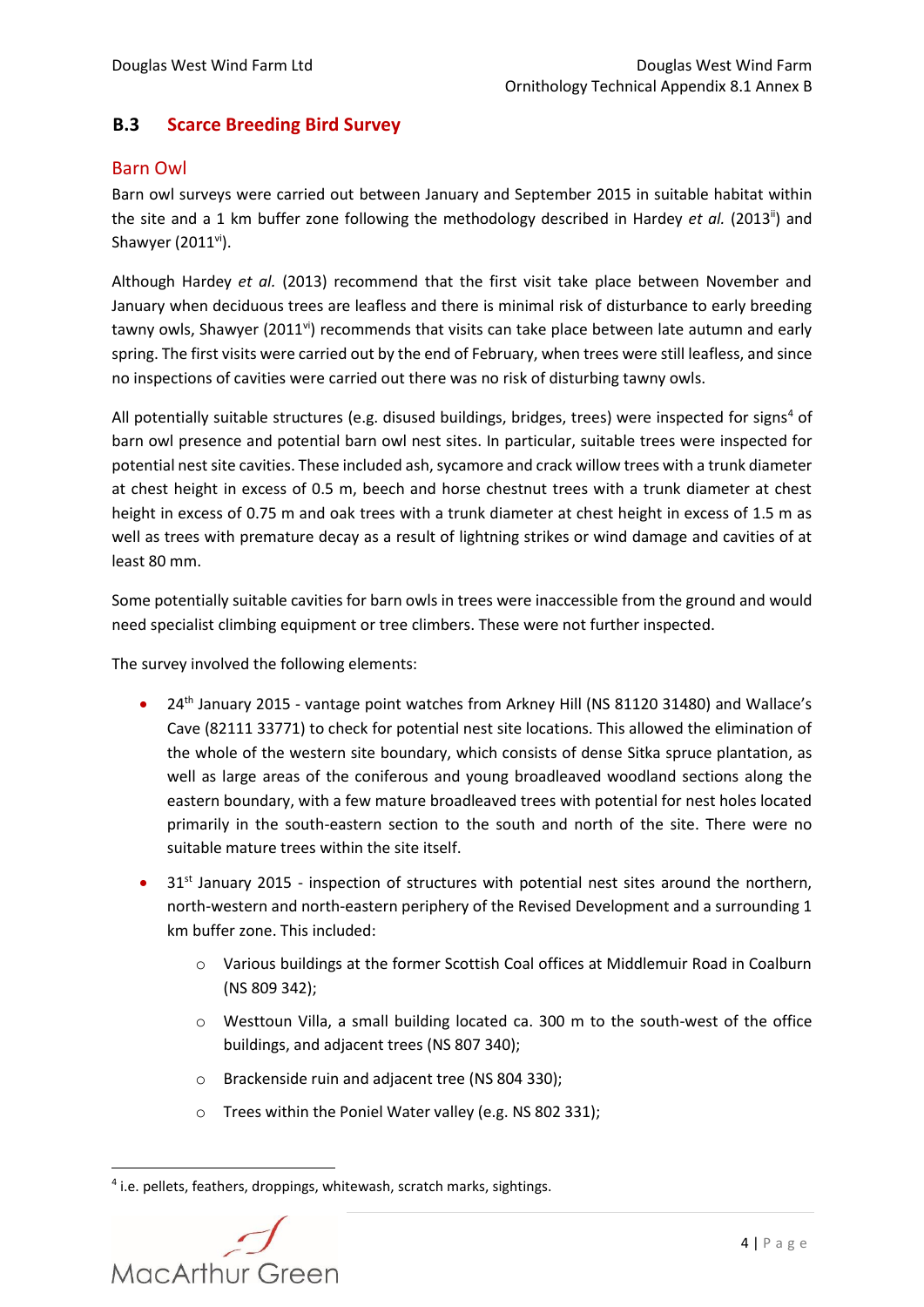- o Poniel Farm and adjacent trees (NS 840 342);
- o A treeline to the north-east of Poniel Farm (ca. NS 842 343); and
- o The dwellings and trees around Craigend (NS 828 335) and Westerhouse (NS 828 334).
- 28<sup>th</sup> February 2015 inspection of structures with potential nest sites around the eastern and south-eastern periphery of the site and a surrounding 1 km buffer zone. This included a variety of trees between Scrogton Farm and Long Plantation as well as the bridges of the dismantled railway line.
- $\bullet$  8<sup>th</sup> May 2015 two mature trees north of the site identified in February 2015 as having nest potential were re-inspected from the ground.
- $12<sup>th</sup>$  May 2015 detailed inspections of those structures that had been identified during the visits in January and February 2015 as having nest potential (bar the above two trees). As signs of bat use had been identified at the former Scottish Coal offices in Coalburn and at Westtoun Villa by a third party since the original inspection of  $31<sup>st</sup>$  January, the visits of  $12<sup>th</sup>$  May were conducted in the presence of a licensed bat worker.
- <sup>o</sup> 19<sup>th</sup> June 2015 dusk VP watches from two locations along the southern section of the access road to the Revised Development site, as follows: NS 83520 33988 - south-west corner of Dewar's compound looking south-west and NS 83219 33112 just north of where the access road meets the DP looking north-west. The northern VP overlooked the Craigend/Westerhouse dwellings, the area to the north of these and the young plantations along the Poniel Water to the east of the dwellings. The southern VP overlooked the Craigend/Westerhouse dwellings (partially obscured by a small copse), the area to the south of these, the young plantations along the Poniel Water east of the dwellings and the northeastern corner of the site.
- <sup>o</sup> 25<sup>th</sup> June 2015 re-inspections of the former Scottish Coal offices in Coalburn and of Westtoun Villa.
- 2<sup>nd</sup> September 2015 re-inspections of the former Scottish Coal offices in Coalburn and of Westtoun Villa to account for the fact that in 2015 some female barn owls were late getting into breeding condition and to look for late clutches.

## Raptors

On the basis of a desk-based study (see Technical Appendix 8.1) and given the relative proximity of the Muirkirk and North Lowther Uplands Special Protection Area (SPA), the primary species likely to be encountered within the site were considered to be hen harrier and merlin, with goshawk, peregrine and short-eared owl potentially occurring as well.

- **Based on the methodologies described in Hardey** *et al.* **(201[3](#page-0-1)<sup>ii</sup>), DES developed a survey** strategy that targeted these species, whilst recording all target raptor and owl species;
- Surveys were undertaken within the site and a surrounding 2 km buffer zone;
- Surveys visits were carried out jointly with the South Strathclyde Raptor Study Group (SSRSG);

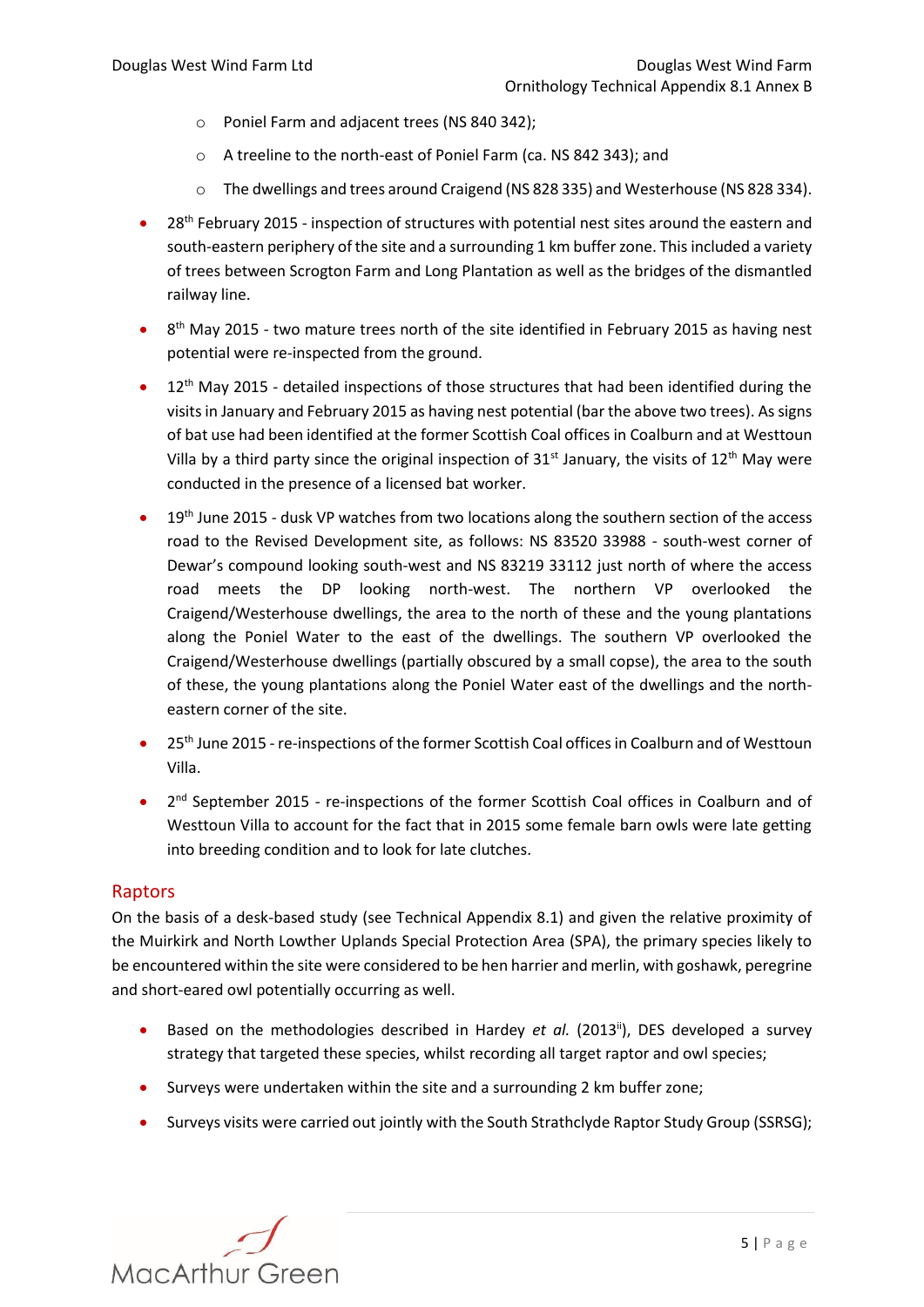- A three-visit approach was decided upon, consisting of a mixture of 4-6 hour VP watches and walk-overs with short (ca. 15 min) VPs spread throughout the breeding seasons of the above target species;
- Surveys focused on the time windows when evidence of breeding (in particular territorial occupancy, nests and young) was expected to be most detectable;
- Visit one took place between late March and early April to record evidence of territory occupancy;
- Visit two took place between early and late May to record evidence of active nests/incubating females; and
- Visit three took place around mid-June to check for young bird and to search for additional nests.

# **B.4 Black Grouse Survey**

Previous surveys in 2009 to 2010 recorded black grouse within the 1.5 km site buffer area, and a deskbased study has shown that leks have occurred in the surrounding area in the past (see Technical Appendix 8.1).

Black grouse surveys to identify areas of black grouse activity and to locate lek locations were conducted within the recommended survey period of late March to mid-May 2015, and in suitable weather conditions. There were therefore no limitations to the surveys. Surveys were carried out in suitable habitat within the site and a surrounding buffer zone of 1.5 km following the methodology described in Gilbert et al. (1998[iii](#page-0-2)).

Surveys involved two walk-over visits on  $6<sup>th</sup>$  and  $8<sup>th</sup>$  April 2015 and on 30<sup>th</sup> April and 1<sup>st</sup> May 2015, roughly during the period of one hour before to two hours after local sunrise. Two surveyors covered different parts of the site walking slowly along woodland edges with short stops to look and listen for black grouse, covering all suitable habitat within 500 m. The direction of the walk-overs was varied between visits to avoid any bias connected to the time of survey.

In addition, two watches over historic lek sites were carried out during the period of roughly one hour before to one hour after local sunrise. The first watch took place on 30<sup>th</sup> April 2015 during which one surveyor overlooked a known historic lek site located within the southern 1.5 km buffer around the site and on the Hagshaw Hill Extension Wind Farm area.

The second watch took place on 1<sup>st</sup> May 2015 during which two surveyors simultaneously overlooked historic lek sites to the west of the site, followed by a walk-over of the wider area.

In addition 11 standard VP watches for target raptor and wildfowl were carried out at times that overlapped with the recommended black grouse survey period of last week of March to mid-May 2015. Seven of these took place around dawn and four around dusk overlooking the site.

ii Hardey, J., Crick, H., Wernham, C., Riley, H., Etheridge, B. and Thompson, D. (2013) Raptors: a field guide for surveys and monitoring (3<sup>rd</sup> edition). The Stationery Office, Edinburgh.



i Scottish Natural Heritage (2014) Recommended bird survey methods to inform impact assessment of onshore windfarms.